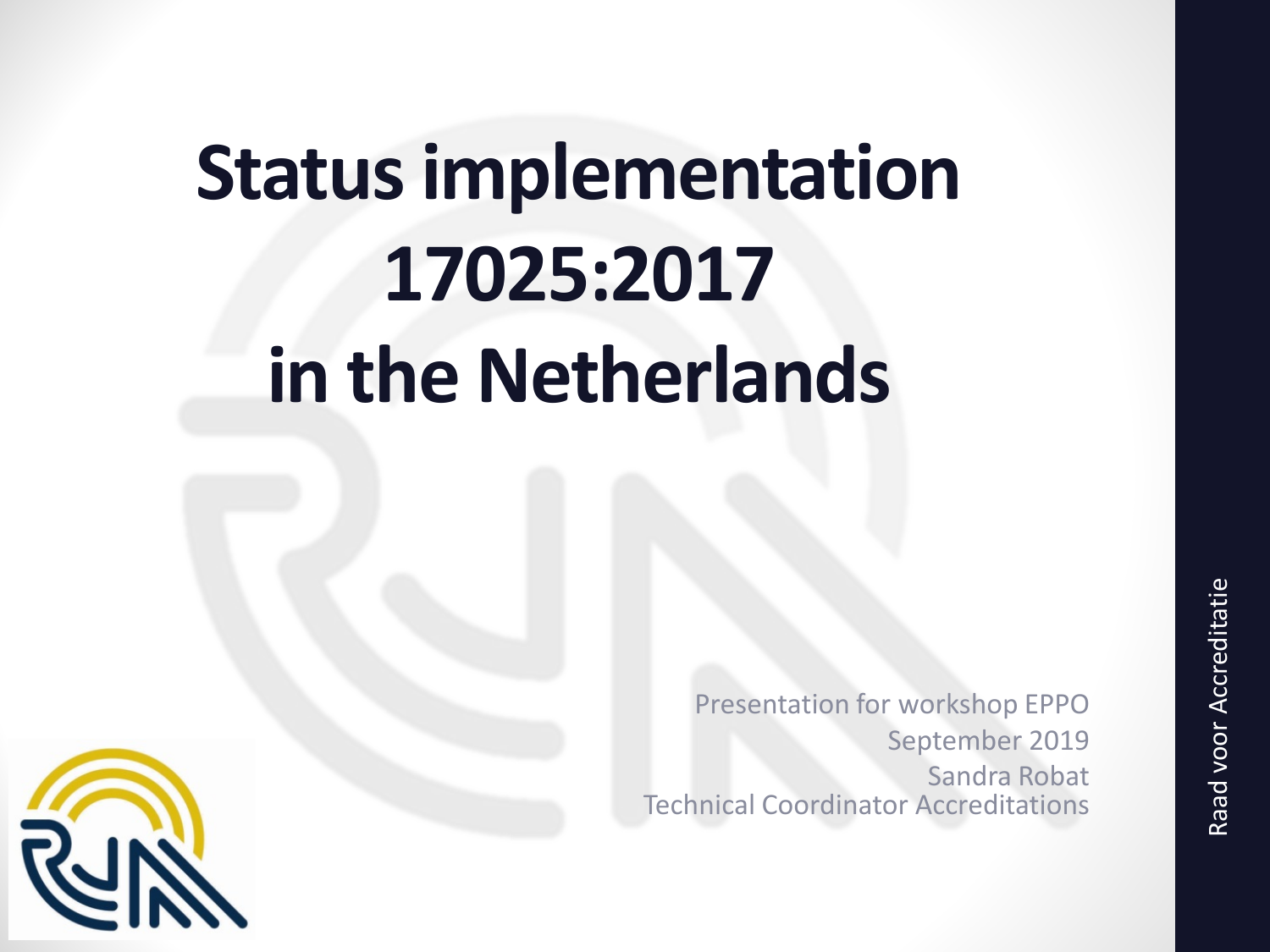### Implementation 17025:2017

- •Documents
- Process
- Result up to August 2019
- Main categories non conformities (NC's)

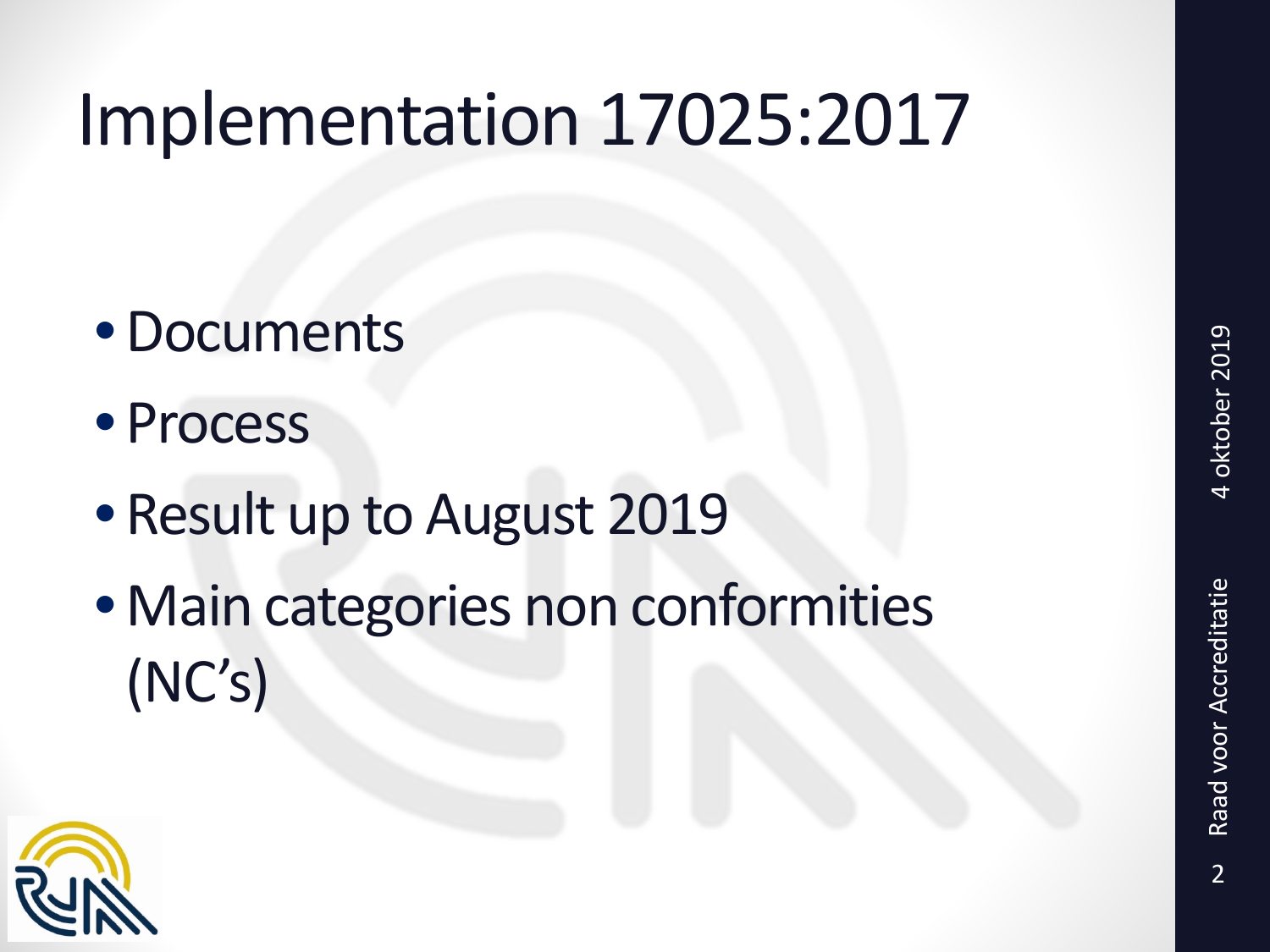#### Documents

- Standard EN ISO/IEC 17025:2017
- RvA- T049 "Implementation of EN ISO/IEC 17025:2017"
	- Explanatory document
	- T-documents are mandatory
	- Describes the procedure and policy of the RvA concerning the transition to EN ISO/IEC 17025:2017

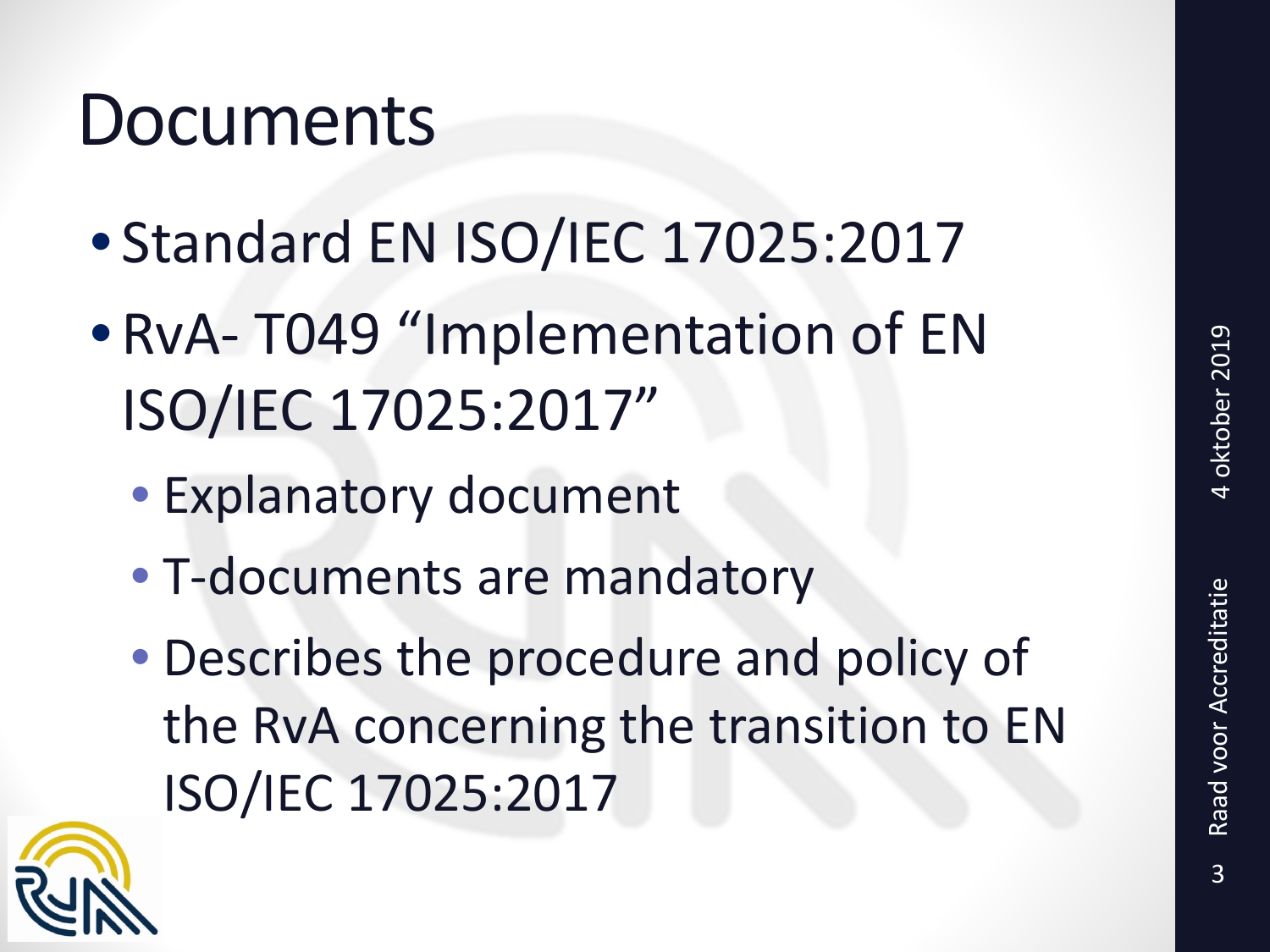Raad voor Accreditatie

# RvA- T049

- Assessments against EN ISO/IEC 17025:2017
- The decision process for accreditation against this new standard
- The replacement of the declarations and scopes of accreditations
- A comparison between EN ISO/IEC 17025:2005 and EN ISO/IEC 17025:2017 4

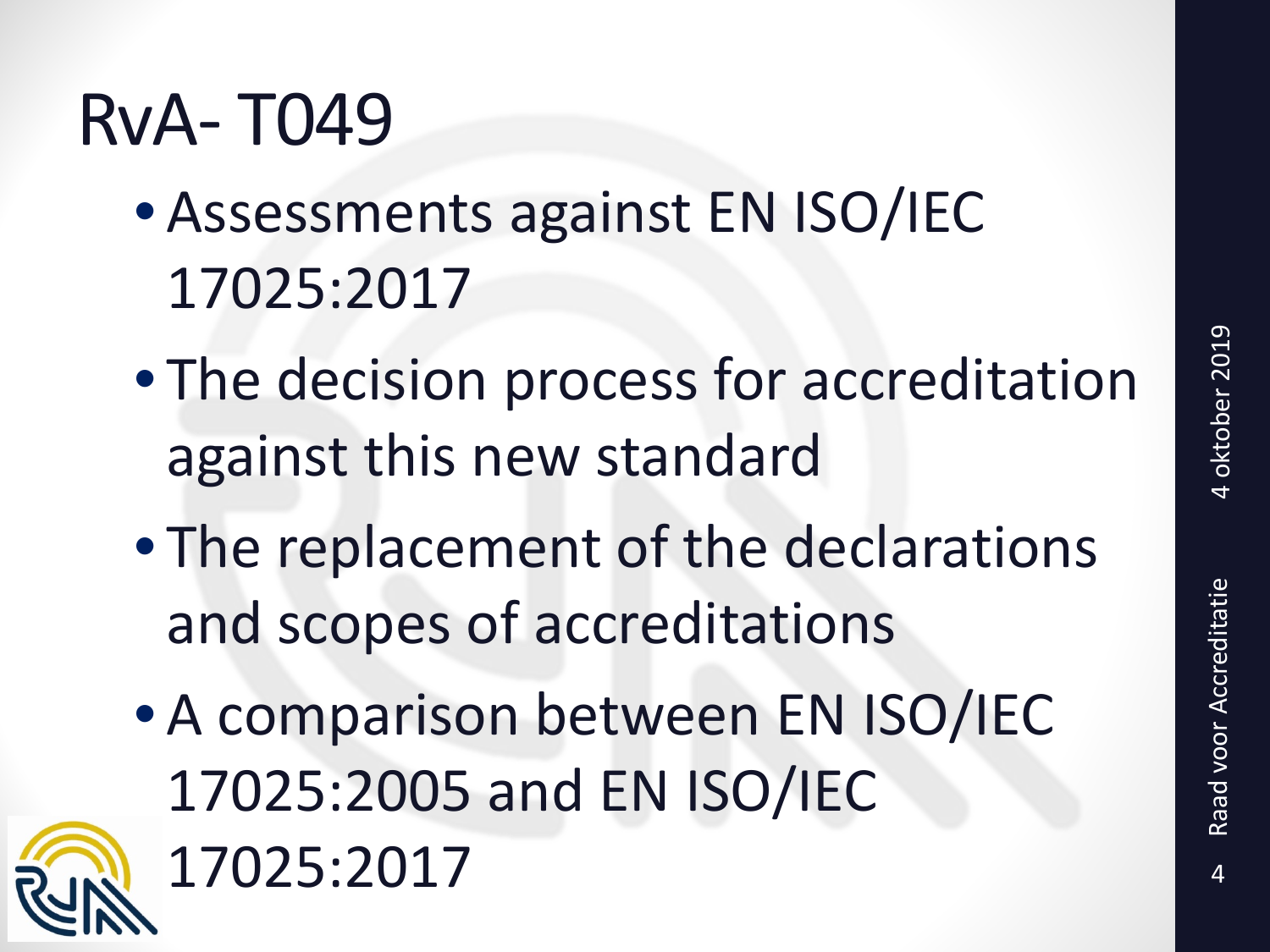#### Process 1-2

- From January 2019, the regular assessments have been carried out against the requirements in EN ISO/IEC 17025:2017
- We make a distinction between NC's regarding 17025:2005 and 17025:2017
- For regular assessments taking place before 30 April 2020, the NC's regarding 17025:2017 can be assessed during that assessment 5

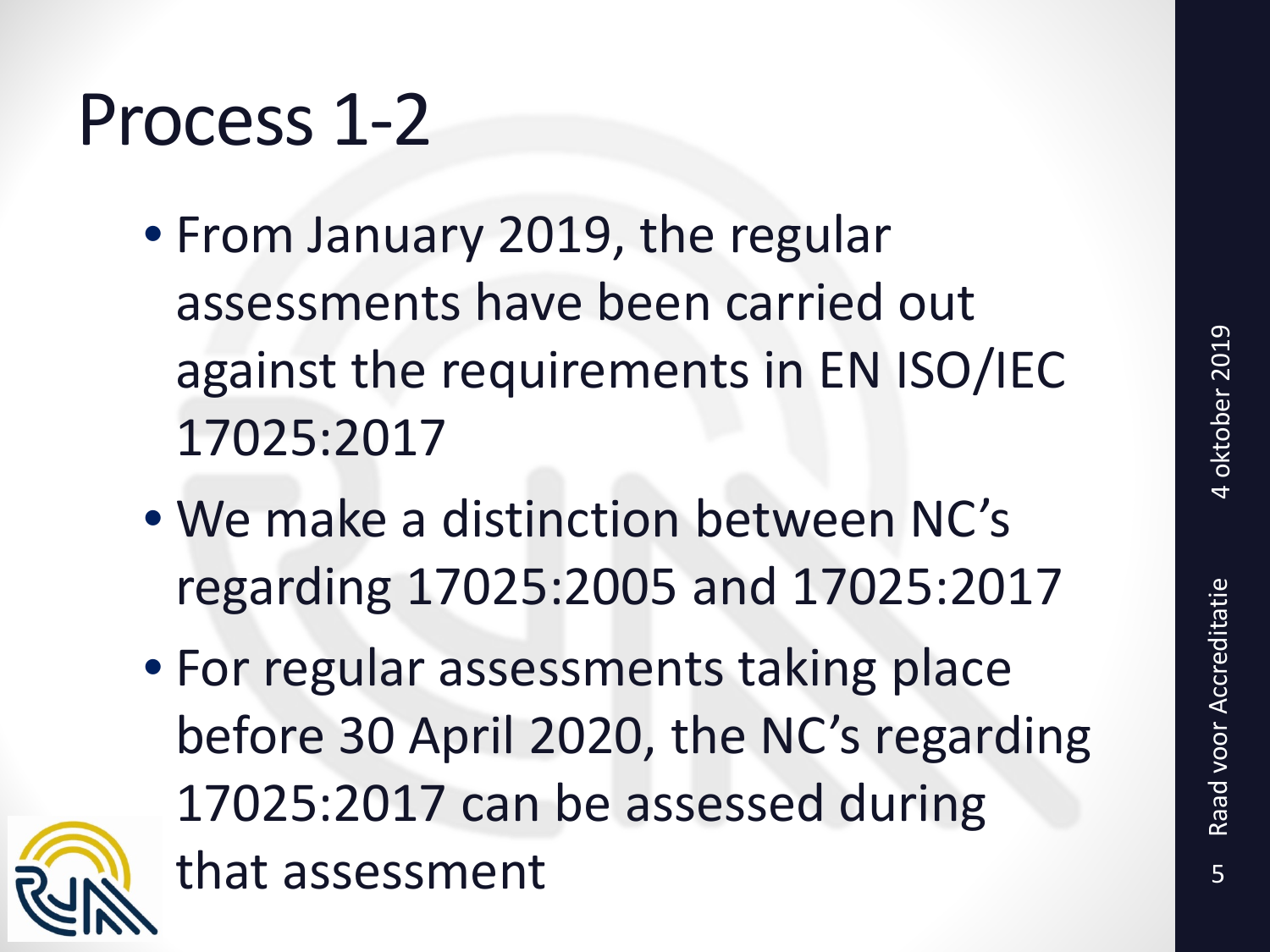#### Process 2-2

- The organisation can implement corrective actions and submit its report before 1 September 2020
- Laboratories can request an additional assessment
- Otherwise, they risk not being accredited for 17025:2017 by 30 November 2020
- Accreditation based on EN ISO/IEC 17025:2005 will be withdrawn with effect from 30 November 2020.

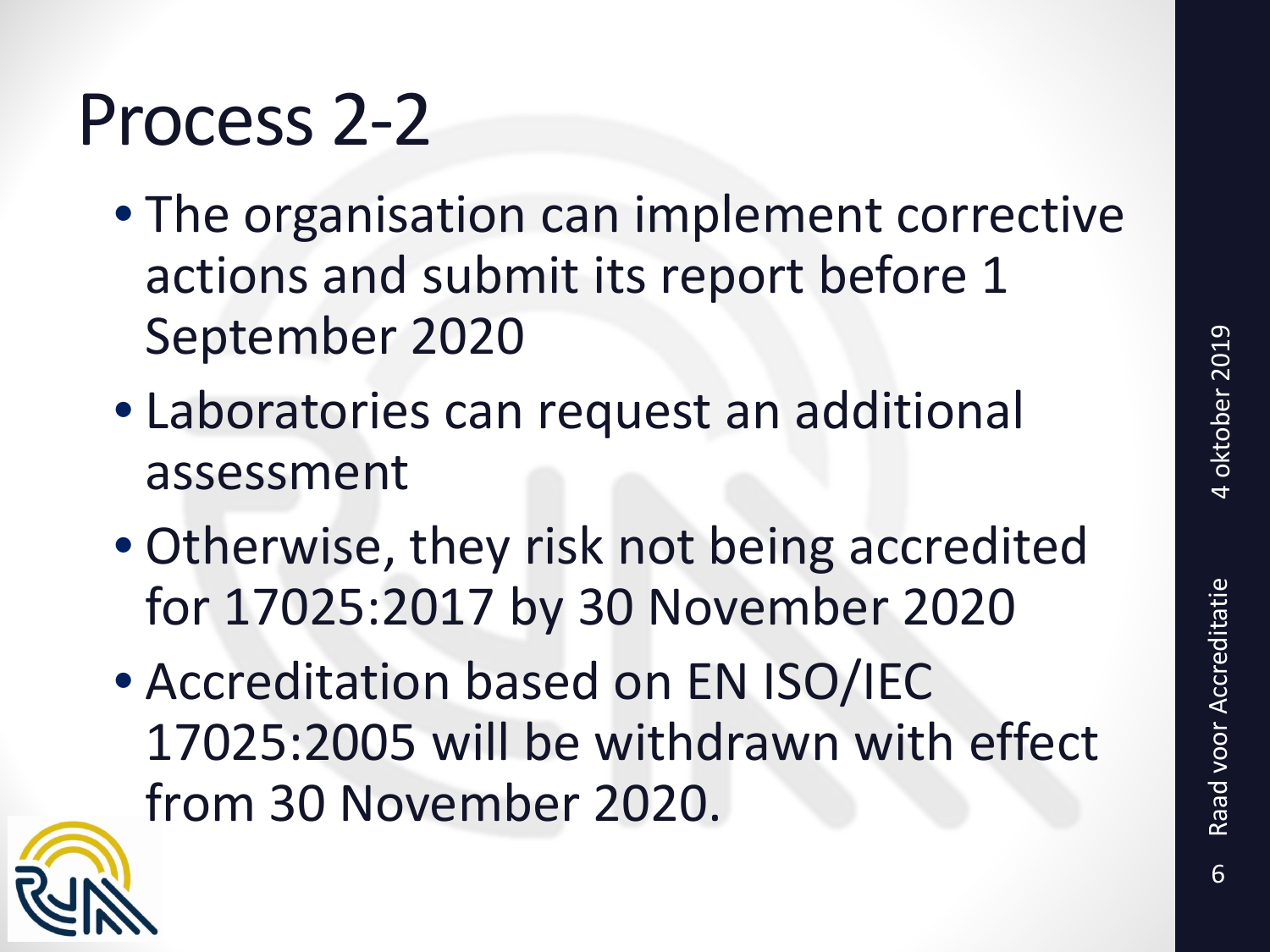### Result up to august 2019

- ± 300 accreditations 17025
- 138 assessments have been carried out against the 2017 version
- At the moment, 25 organisations have been accredited against against the 2017 version (6K and 19L)

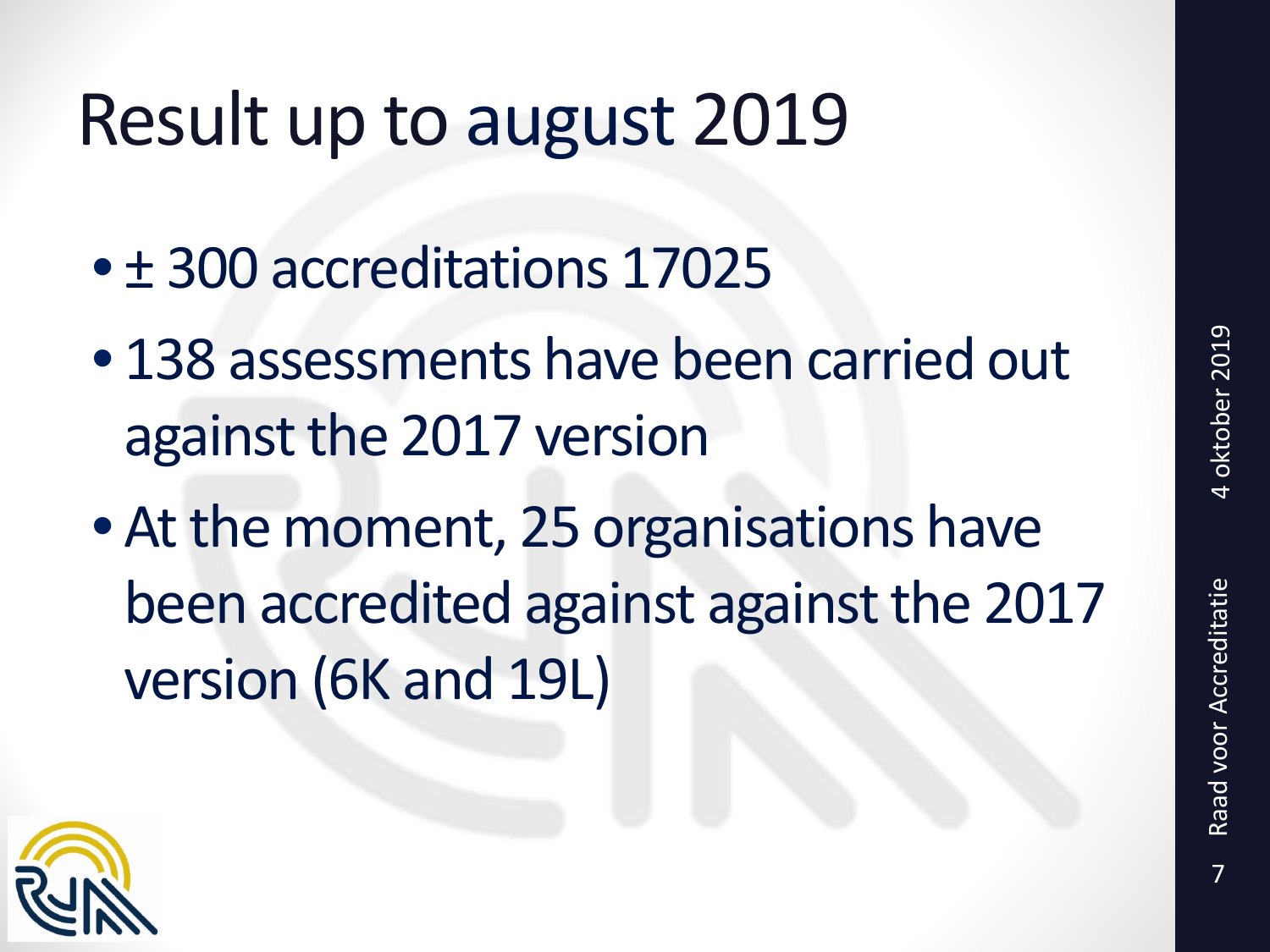### Result up to august 2019





4 oktober 2019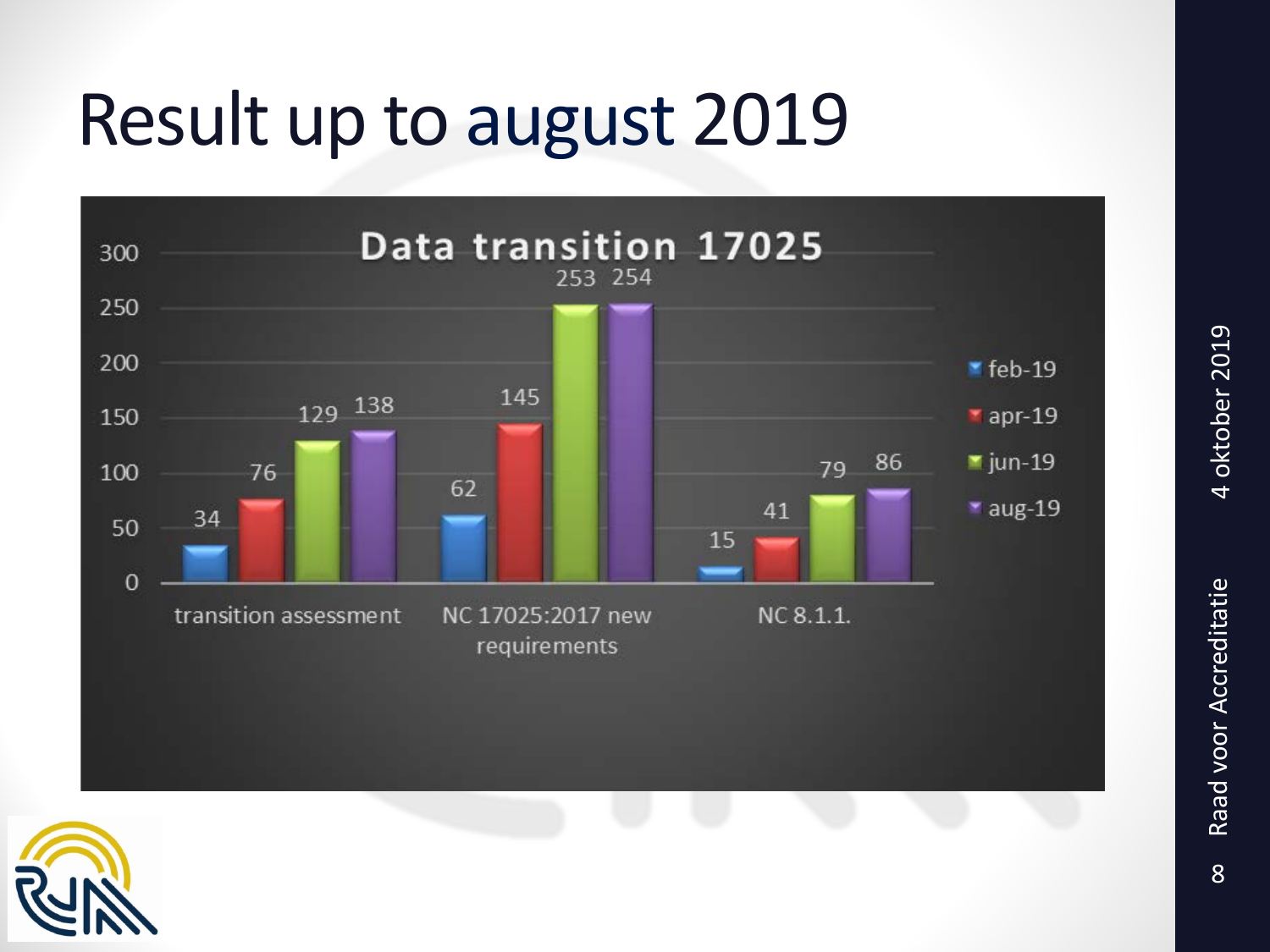#### Main categories for non conformities





4 oktober 2019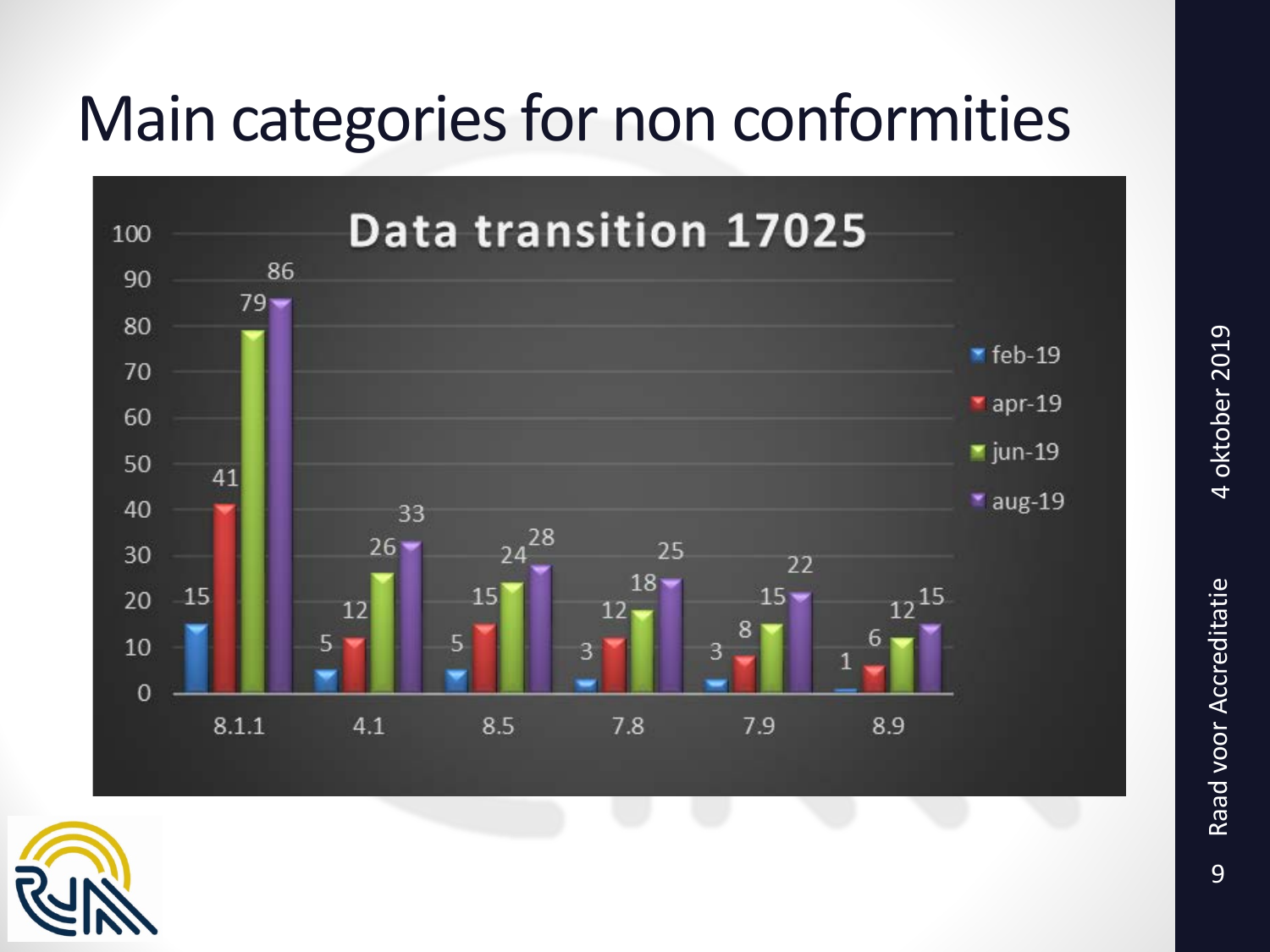# Conclusion

- Main NC's for 8.1.1
- Many laboratories have not yet fully completed the transition (8.1.1)
- They use 2019 for the transition
- other NC's for 4.1, 8.5, 7.8, 7.9 and 8.9